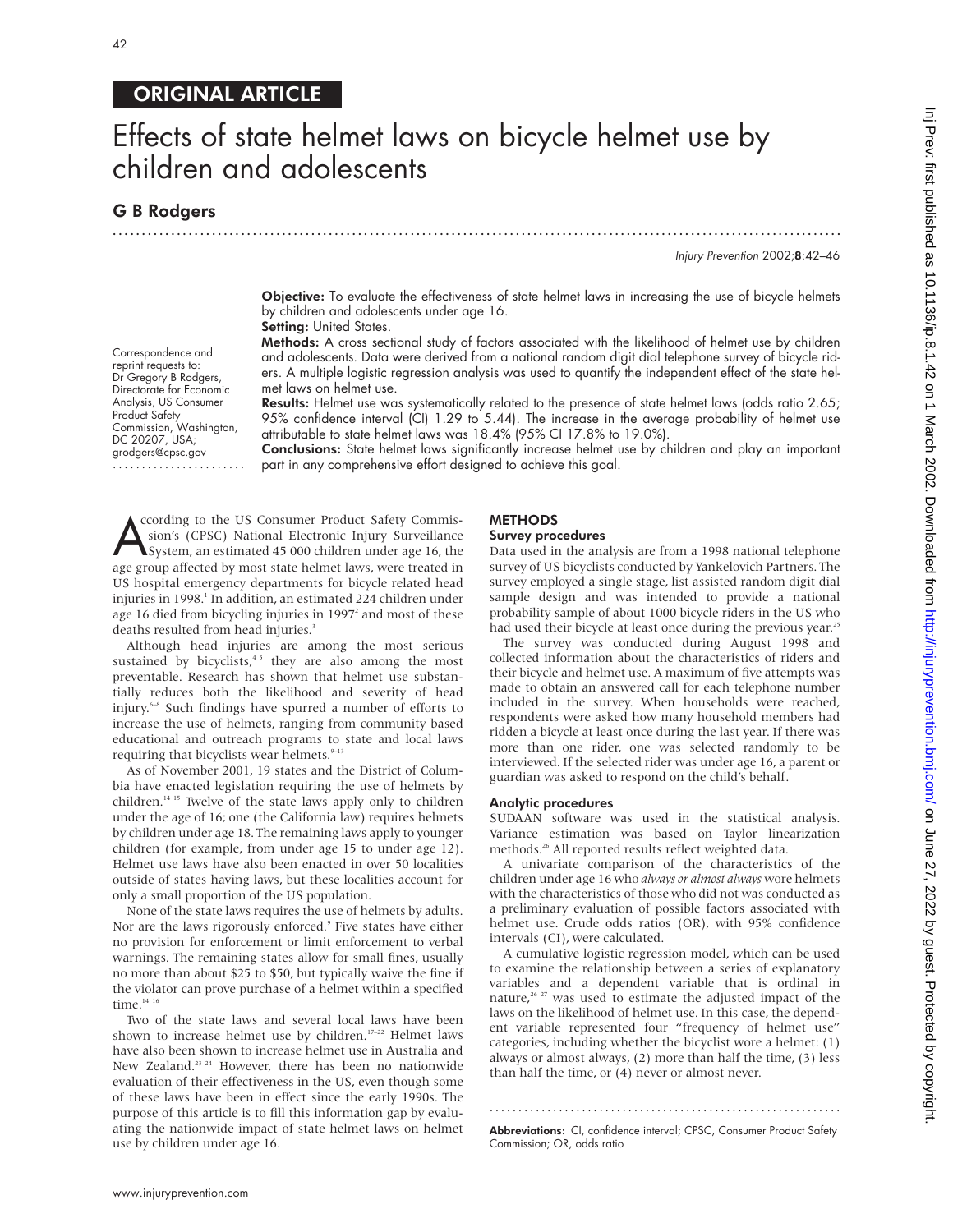Explanatory variables included the presence of a state law requiring helmet use in their state of residence, as well as various other characteristics of children and their households. The state law variable applies only to the 15 states that had helmet laws in effect at the time of the survey.

With the exception of a continuous variable representing the hours of bicycle use in an average month of riding, all of the explanatory variables were included as either dichotomous or polytomous variables.

The dichotomous variables included the child's gender, whether the child was under age 12, and whether the state of residence had a helmet law at the time of survey. All children under the age of 16 were assumed to be affected by the presence of a state helmet law, even if the specific state law applied only to younger children (for example, the West Virginia law applied only to children under age 15). However, the sensitivity of the statistical results to this assumption was also evaluated by specifying a polytomous variable that compared two categories of children from states with helmet laws (that is, the children covered by the laws and the older children not explicitly covered) against children from states without helmet laws. The polytomous variables included the child's geographic region of residence, the highest level of education attained by a household member, and household income.

The study's primary outcome measures included (1) the adjusted odds ratio associated with the state helmet law variable, and (2) the incremental increase in the average probability of helmet use (defined as a difference measure) attributable to the state helmet law variable.

#### RESULTS

A total of 11 468 numbers were called. Of this total, 3347 were successfully screened to determine whether a household member had ridden a bicycle during the prior year; 1069 households had riders and 2278 did not. Of the 1069 households with riders, interviews were completed with  $1020.<sup>25</sup>$ 

Of the 8121 numbers not successfully screened, 4026 were households that refused to participate before the screener could be completed and another 364 were with households that did not complete the screener because of a language barrier. The remaining 3731 numbers remained unresolved after all call attempts; these numbers were either not answered, busy, or were answered by an answering machine on all attempted calls.

The response rate can be measured in two ways. Because the survey completed 1020 interviews with bicyclists, and successfully screened 2278 households that did not have bike riders, the response rate can be calculated as 43% of the 7737 numbers in which contact was made with a household. When the 3731 unresolved numbers are included, the *minimum* response rate was 29% [(1020+2278)/11 468]. (This rate is a minimum because some unknown proportion of the unresolved numbers are likely to have been businesses.)

Altogether 310 interviews collected information on helmet and bicycle use patterns of children under the age of 16 years. These observations represented an estimated 31.6 (95% CI 28.1 to 35.1) million children under age 16 and formed the basis for the analysis described in this article.

Selected characteristics of child riders are shown in table 1. Just over two fifths (40.9%) of the children surveyed resided in states with helmet laws.

Table 2 compares the characteristics of the children who *always or almost always* wore helmets (column 1) against those who did not (column 2), along with crude odds ratios. The univariate findings suggest that the children who always wore helmets were more likely to reside in states with helmet laws, to be younger (that is, under age 12), to live in northeastern or western states, and to be from households with higher incomes and higher levels of educational attainment.

Table 1 Descriptive characteristics of riders under age 16 years

| Characteristics         | No (%)     | 95% CI (%)     |
|-------------------------|------------|----------------|
| Age group (years)       |            |                |
| < 12                    | 215(71.4)  | 65.7 to 77.1   |
| $12 - 15$               | 95 (28.6)  | 22.9 to 34.3   |
| Gender                  |            |                |
| Male                    | 175(53.7)  | 47.3 to 60.1   |
| Female                  | 135(46.3)  | 39.9 to 52.7   |
| Helmet use              |            |                |
| Always or almost always | 170(59.1)  | 52.9 to 65.3   |
| More than half the time | 33 (9.9)   | 6.2 to 13.6    |
| Less than half the time | 30 (11.7)  | 7.2 to 16.2    |
| Never or almost never   | 76 (19.3)  | 14.8 to 23.8   |
| State helmet law        |            |                |
| Yes                     | 125 (40.9) | 34.6 to 47.2   |
| <b>No</b>               | 185 (59.1) | 52.9 to 65.4   |
| Region                  |            |                |
| Northeast               | 63 (22.2)  | 16.9 to 27.9   |
| Midwest                 | 73 (25.0)  | 19.4 to 30.6   |
| South                   | 117(31.6)  | 26.0 to 37.2   |
| West                    | 57(21.2)   | 15.6 to 26.8   |
| Education*              |            |                |
| High school or less     | 93 (29.5)  | 23.6 to 35.4   |
| Some college            | 77 (26.1)  | 20.4 to 31.8   |
| College graduate        | 136 (44.4) | 38.0 to 50.8   |
| Household income (\$)   |            |                |
| < 15000                 | 22(6.0)    | $3.3$ to $8.7$ |
| 15000 to <30000         | 67 (22.2)  | 16.6 to 27.8   |
| 30000 to <45000         | 56 (21.5)  | 15.9 to 27.1   |
| ≥45000                  | 119(50.3)  | 43.4 to 57.2   |

The results of the cumulative logistic regression analysis are presented in table 3. The regression model was based on 259 of the 310 survey observations. Thirty nine of the observations were lost because of missing data on the household income variable. As described below, the results of the analysis were not sensitive to these missing data.

The regression results are generally consistent with the univariate findings. Helmet use was greater for children under age 12, for those living in western states, from households with higher incomes, and for children from households in which one or more members had attended or graduated from college. Helmet use also increased with average monthly riding time.

Most noteworthy, for purposes of this analysis, helmet use was significantly higher in states with helmet use laws (OR 2.65; 95% CI 1.29 to 5.44), even when adjusted for demographic factors such as household income and education. Moreover, the helmet finding was not sensitive to modification of the definition of the helmet law variable. When it was respecified to compare two categories of children in states with helmet laws (that is, those covered by the laws and those not covered) against children from states without helmet laws, the resulting OR for children covered by the laws was 2.51 (95% CI 1.22 to 5.17). A more general sensitivity analysis also showed that the positive relationship between laws and the likelihood of helmet use was significant and strong regardless of the specification of the regression model. For example, when the income variable (which accounted for 39 of the 51 observations excluded from the analysis because of missing data) was dropped from the model, the adjusted OR for the helmet law variable was 2.28 (n=298, 95% CI 1.20 to 4.36).

In addition to estimating the OR associated with the state helmet law variable, the regression model enabled us to estimate directly the effect of the laws on the average probability of helmet use. Table 4 presents estimates under several conditions.

The probabilities shown in columns two and three of the first row show the average probability *of always or almost always*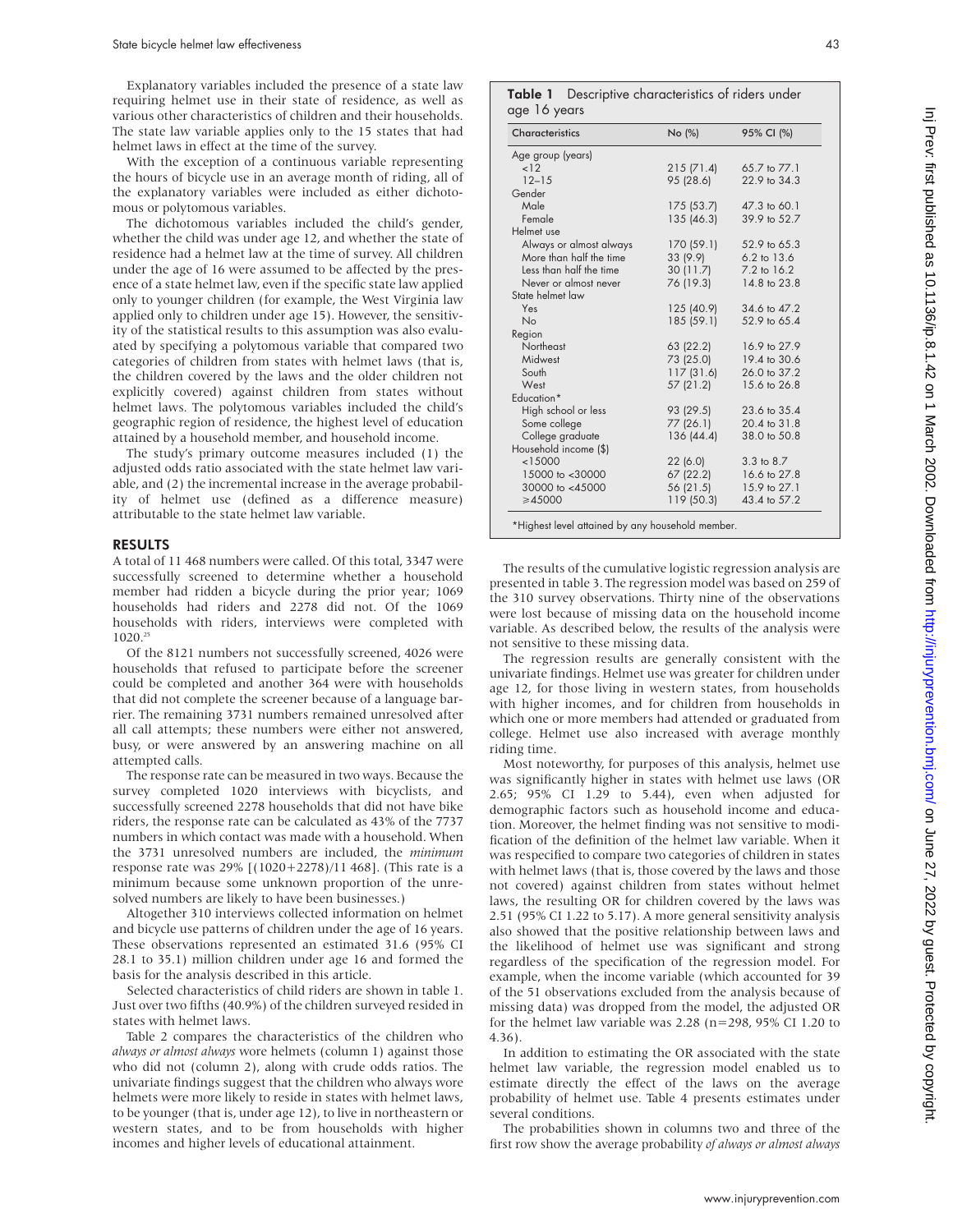|                                          | Wears helmet always or almost always |             |         |                                                                             |
|------------------------------------------|--------------------------------------|-------------|---------|-----------------------------------------------------------------------------|
| Variable                                 | Yes                                  |             | No      | Crude OR (95% CI)                                                           |
| Age group (years) (n=309)                |                                      |             |         |                                                                             |
| $\leq 12$                                | 79.1                                 |             | 60.9    | 2.43 (1.35 to 4.36)                                                         |
| $12 - 15$                                | 20.9                                 |             | 39.1    | 1.0                                                                         |
| Gender (n=309)                           |                                      |             |         |                                                                             |
| Male                                     | 55.4                                 |             | 50.9    | 1.20 (0.72 to 2.02)                                                         |
| Female                                   | 44.6                                 |             | 49.1    | 1.0                                                                         |
| State helmet law (n=309)                 |                                      |             |         |                                                                             |
| Yes                                      | 51.3                                 |             | 26.2    | 2.99 (1.73 to 5.18)                                                         |
| No                                       | 48.7                                 |             | 73.9    | 1.0                                                                         |
| Region (n=309)<br>Northeast              | 27.3                                 |             | 14.9    | $0.88$ (0.34 to 2.30)                                                       |
| Midwest                                  | 22.7                                 |             | 27.8    | $0.39$ (0.16 to 0.96)                                                       |
| South                                    | 22.9                                 |             | 44.4    | $0.25$ (0.11 to 0.57)                                                       |
| West                                     | 27.1                                 |             | 13.0    | 1.0                                                                         |
| Education* ( $n=305$ )                   |                                      |             |         |                                                                             |
| High school or less                      | 16.8                                 |             | 47.4    | 1.0                                                                         |
| Some college                             | 30.2                                 |             | 20.4    | 4.17 (2.05 to 8.49)                                                         |
| College graduate                         | 52.9                                 |             | 32.3    | 4.61 (2.48 to 8.57)                                                         |
| Household income $(\frac{5}{2})$ (n=264) |                                      |             |         |                                                                             |
| < 15000                                  | 2.7                                  |             | 10.5    | 1.0                                                                         |
| 15000 to <30000                          | 16.5                                 |             | 30.0    | 2.13 (0.71 to 6.35)                                                         |
| 30000 to <45000                          | 21.2                                 |             | 21.9    | 3.75 (1.25 to 11.25)                                                        |
| ≥45000                                   | 59.6                                 |             | 37.7    | 6.12 (2.20 to 17.09)                                                        |
| Table 3<br>under age 16                  |                                      |             |         | Logistic regression results: factors associated with helmet use, for riders |
| Variable                                 | Coefficient                          |             |         |                                                                             |
|                                          |                                      | SE          | p Value | Adjusted OR (with 95% CI)                                                   |
| Intercept 1                              | $-2.435$                             | 0.6925      | 0.01    | $0.09$ (0.02 to 0.34)                                                       |
| Intercept 2                              | $-1.880$                             | 0.6924      | 0.01    | $0.15$ (0.04 to 0.59)                                                       |
| Intercept 3                              | $-1.079$                             | 0.6634      | 0.10    | $0.34$ (0.09 to 1.25)                                                       |
| Age group (years)                        |                                      |             |         |                                                                             |
| 12                                       | 0.700                                | 0.294       | 0.02    | $2.01$ (1.13 to 3.59)                                                       |
| $12 - 15*$                               | 0                                    | 0           |         | 1.0                                                                         |
| Gender                                   |                                      |             |         |                                                                             |
| Male                                     | 0.195                                | 0.292       | 0.50    | 1.21 $(0.68 \text{ to } 2.15)$                                              |
| Female*                                  | 0                                    | 0           |         | 1.0                                                                         |
| State helmet law                         |                                      |             |         |                                                                             |
| Yes                                      | 0.973                                | 0.367       | 0.01    | 2.65 (1.29 to 5.44)                                                         |
| $No*$                                    | 0<br>0.0079                          | 0<br>0.0028 | 0.01    | 1.0<br>1.008 (1.002 to 1.014)                                               |
| Riding hours per month                   |                                      |             |         |                                                                             |
| Region<br>Northeast                      | $-0.823$                             | 0.519       | 0.11    |                                                                             |
| Midwest                                  | $-0.522$                             | 0.484       | 0.28    | $0.44$ (0.16 to 1.21)<br>$0.59$ (0.23 to 1.53)                              |
| South                                    | $-1.101$                             | 0.435       | 0.01    | $0.33$ (0.14 to 0.78)                                                       |
| West*                                    | $\mathbf 0$                          | 0           |         | 1.0                                                                         |
| Education                                |                                      |             |         |                                                                             |
| High school or less*                     | 0                                    | 0           |         | 1.0                                                                         |
| Some college                             | 1.105                                | 0.329       | < 0.01  | 3.02 (1.58 to 5.76)                                                         |
| College graduate                         | 1.268                                | 0.553       | 0.02    | 3.55 (1.20 to 10.53)                                                        |
| Household income (\$)                    |                                      |             |         |                                                                             |
| $< 15000*$                               | 0                                    | 0           |         | 1.0                                                                         |
| 15000 to <30000                          | 0.896                                | 0.512       | 0.08    | 2.45 (0.90 to 6.69)                                                         |
| 30000 to <45000                          | 1.488                                | 0.524       | < 0.01  | 4.43 (1.58 to 12.38)                                                        |
| ≥45000                                   | 1.734                                | 0.462       | 0.01    | 5.66 (2.29 to 14.00)                                                        |
| $n=259$ , $\chi^2=67.6$                  |                                      |             |         |                                                                             |
|                                          |                                      |             |         |                                                                             |
| *Reference category.                     |                                      |             |         |                                                                             |

|          | Table 2 Selected descriptive characteristics of riders under age 16, by helmet use |
|----------|------------------------------------------------------------------------------------|
| category |                                                                                    |

using a helmet for two independent categories of riders: those from states with helmet laws (where the average probability was 72.3%) and those from states without laws (where the average probability was 49.6%). Overall, the average probability was substantially higher in states with helmet laws than it was in states without laws. However, because these estimates did not control for other differences between the two categories of riders, they do not reflect the independent effect of the state laws on helmet use. For example, household incomes

and education levels, which were positively correlated with helmet use, were somewhat higher in the states with helmet laws. Consequently, income and education explained part of the difference in the average probabilities of helmet use.

The independent effect of the state laws on the average probability of helmet use can, however, be estimated by pooling all riders into a single category and allowing only the helmet law variable to change. This effect is estimated by comparing, from the first column of table 4, the probabilities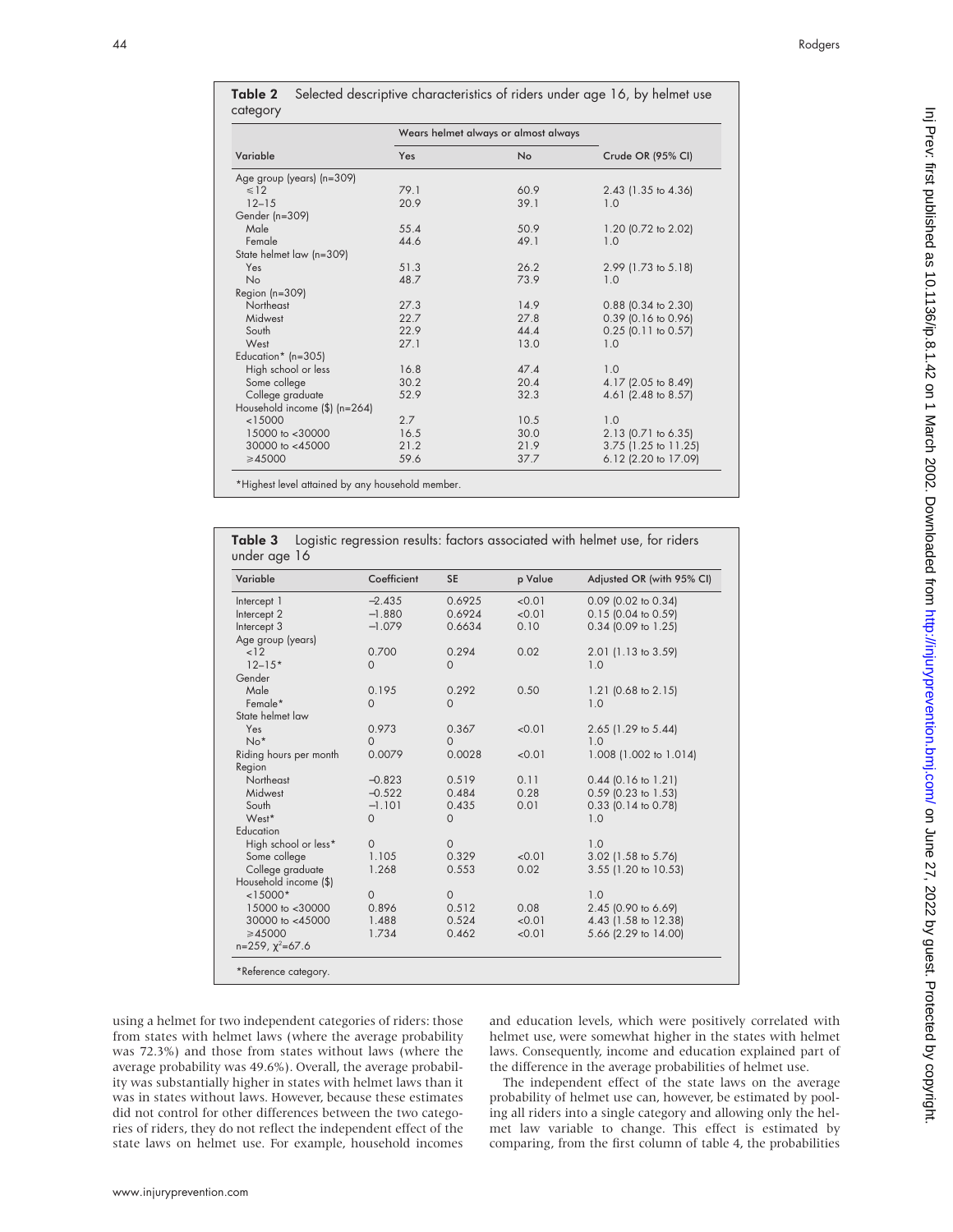| nore likely                                                                                                       |  |
|-------------------------------------------------------------------------------------------------------------------|--|
| et use.<br>orting bias,<br>survey was<br>oted above,<br>us was on<br>mous and<br>elmet laws<br>raised the         |  |
| rvey, there<br>side of the<br>d for only<br>thout state<br>local laws<br>he effect of                             |  |
| state laws<br>et use—is<br>e-law and<br>on. <sup>17 18</sup> The<br>The Geor-<br>aw became                        |  |
| ndom digit<br>er age 16. It<br>eased from<br>to an aver-<br>onths. The<br>of Georgia<br>st-law time<br>difference |  |
| evaluating<br>iost promi-<br>e survey of<br>servational<br>t use were                                             |  |
|                                                                                                                   |  |

Inj Prev: first published as 10.1136/ip.8.1.42 on 1 March 2002. Downloaded from http://injuryprevention.bm/ on June 27, 2022 by guest. Protected by copyright in Publist and 10.1138 by 2022 by guest. Protected by copyright. The summan of the state of the Summan of Desember as 10.2020 by copyright. Previews the set of  $2/2$  Order as 10.1136/ip.8.1.42 on 1 March 2002. Downloaded f

The results of the telephone survey suggested that helmet use by children rose from 36.8% to 65.7% after the Oregon law was enacted, an attributable increase of 28.9% (65.7% minus 36.8%). The observational survey findings differed somewhat, indicating that helmet use increased from 24.5% to 49.3%, an attributable difference in helmet use of 24.8%—a difference that is generally consistent with the 18.4% difference found nationally in the present study.

It is difficult to make a strong generalization on the basis of a single empirical study. However, the results of this study, when considered within the context of the Georgia and Oregon studies, suggest that state helmet laws may add a sizable segment of all child riders, perhaps on the order of about 20%, to the category of helmet users.

Table 4 Average probability of always or almost always using a helmet, for riders under age 16; values are % (SE)

|                                                               | Average probability of always or almost always using<br>a helmet, by rider category |                                               |                                           |  |
|---------------------------------------------------------------|-------------------------------------------------------------------------------------|-----------------------------------------------|-------------------------------------------|--|
| Condition for estimating average probability of<br>helmet use | All riders                                                                          | <b>Riders from states</b><br>with helmet laws | <b>Riders from states</b><br>without laws |  |
| Helmet laws as they existed at time of 1998 survey            | 58.6 (1.5)                                                                          | 72.3 (1.9)                                    | 49.6 (1.8)                                |  |
| Assuming all states had helmet laws                           | 69.9(1.2)                                                                           | 72.3 (1.9)                                    | $68.3$ (1.6)                              |  |
| Assuming no states had helmet laws                            | 51.5(1.4)                                                                           | $54.2$ (2.2)                                  | 49.6 (1.8)                                |  |

in rows two and three. If, hypothetically, all states had helmet laws, the expected average probability of helmet use would have been 69.9%; conversely, if no states had helmet laws, the expected average probability would have been 51.5%. Thus, the *difference* in the average probabilities attributable to the helmet law variable was 18.4% (95% CI 17.8% to 19.0%).

#### **DISCUSSION**

The results of this analysis suggest that state helmet laws have significantly increased the likelihood of helmet use by children. Moreover, the effect has been substantial as well as statistically significant. If the increase in the average probability of helmet use associated with state laws were aggregated over the entire US population of riders under age 16, the estimated effect would be to add about 18.4% of all child riders to the category of helmet users.

Despite the strength of the statistical findings, the results need to be interpreted with some caution. The relatively low response rate, and the fact that some interviews could not be completed because of a language barrier, suggest that the results may be subject to some selection bias. The results are also subject to recall bias. Although the survey questions were, for the most part, factual in nature (for example, age, gender), some required information about past behavior. Additionally, in some cases, parents or guardians responding for their children may not have been fully aware of their children's helmet use patterns.

The results may also be subject to reporting bias. The helmet use estimates were self reported rather than observed, and could therefore be overstated.<sup>28</sup> However, the potential effects of reporting bias were minimized to the extent possible both in the design of the survey questions and the choice of outcome measure. For example, instead of limiting the responses of parents to a "yes" or "no" when asked about whether their children used helmets, the survey allowed for gradations in estimated helmet use. Second, respondents were not alerted to the main focus of the survey: helmet use. Rather, they were told that the study was about "how people use bicycles".

While the extent of reporting bias is unknown, it should be noted that estimated use rates are not inconsistent with available data on the sales of helmets. Annual sales of bicycle helmets have ranged from about eight to 11 million annually since the mid-1990s. Assuming that helmets last on average five years, there would have been about 40 to 55 million helmets in use at the time when the survey was conducted. Based on the results of the full survey, including helmet use by adult riders, an estimated 48.5 (95% CI 44.8 to 52.2) million riders of all ages reported having helmets and using them at least some of the time; this included about 26.1 million children under age 16 and about 22.4 million older riders.

Furthermore, even if there was an upward bias in the reporting of helmet use, it would only affect a primary outcome measure, the estimated *difference* in the predicted rate of helmet use associated with the state law variable, if respondents from states with helmet laws were n than respondents from other states to report helme

Although we cannot determine the extent of report there is no reason to believe it was substantial. The not conducted by a governmental agency and, as no respondents were not even told that the main foc helmet use. Furthermore, the survey was anony respondents were not asked about the presence of h in their jurisdiction, a question that might have likelihood of biased responses.

It should also be noted that at the time of the surwere about 50 local laws requiring helmet use outs states with state laws. These localities accounted about 7% of the US resident population in states with helmet laws. However, to the extent that these increased helmet use in states without state laws, the the state laws would tend to be underestimated.

Finally, the major finding of this study—that substantially increased the likelihood of helme supported by the results of two published pr post-law studies conducted in Georgia and Orego laws in both states apply to children under age 16. gia law became effective in July 1993; the Oregon la effective in July 1994.

The Georgia study was based on an ongoing ran dial telephone survey of parents of bike riders under found that helmet use by children under 16 incre 33% in the month before the law became effective age of about 52% during the five subsequent mo attributable *difference* between the proportion of children using helmets during the pre-law and pos periods was 19%, almost identical to the 18.4% found nationally in the present study.

The Oregon study compared several methods of the pre-law and post-law change in helmet use. M nent were a statewide random digit dial telephone parents of children who rode bicycles and an observation survey of riders in which observations of helme made at 13 sites throughout Oregon.